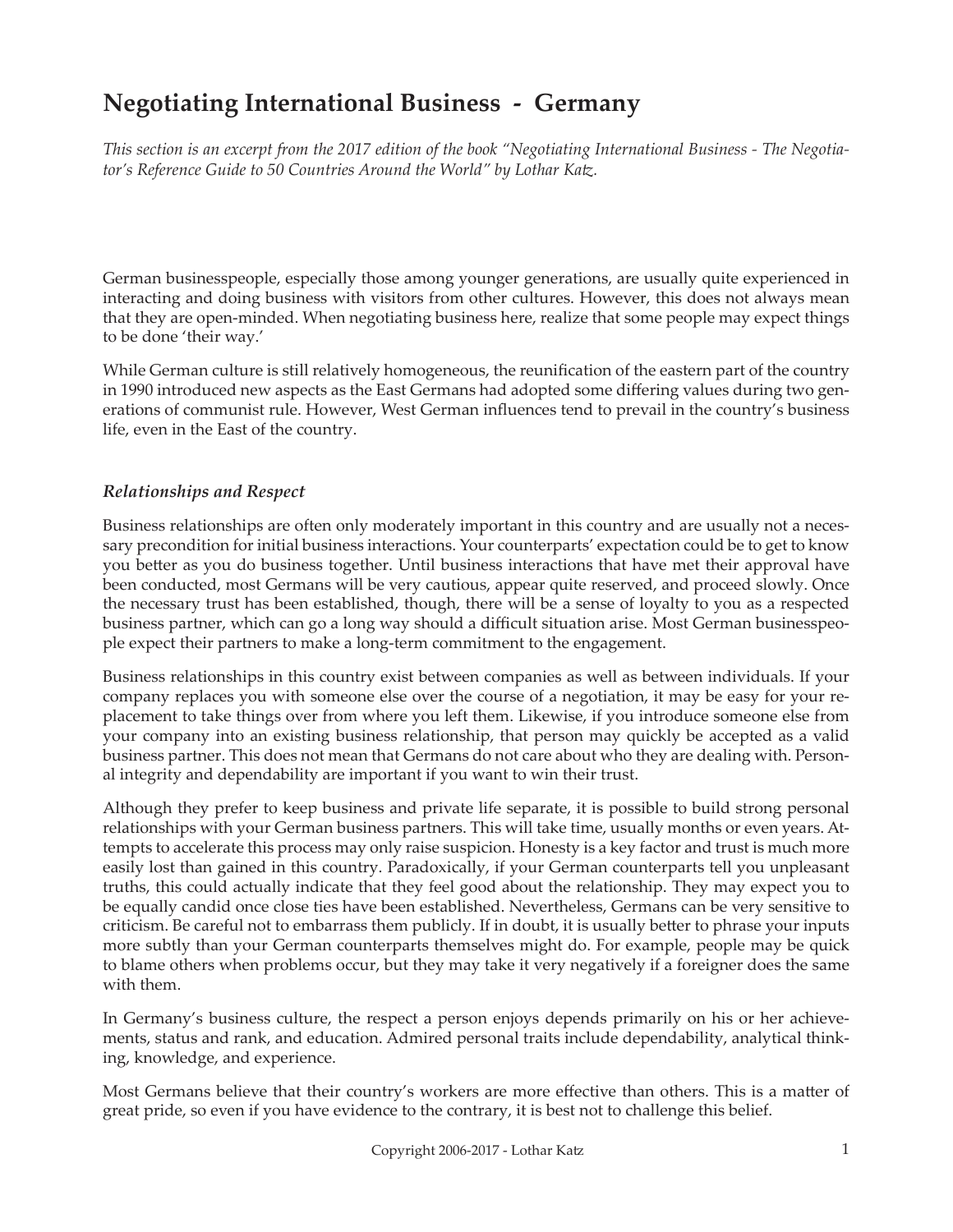#### *Communication*

The country's official language is German. However, pronunciation and vocabulary vary greatly across different regions, which may complicate the communication for someone who learned German as a foreign language. Many businesspeople speak English, often well, and interpreters are rarely needed. However, many Germans prefer and are more familiar with British English. Since it is different from American English to the point where misunderstandings can happen easily, familiarize yourself with the differences upfront if necessary. Speaking in short, simple sentences and avoiding jargon and slang are helpful.

Businesspeople may speak a bit louder than those in most other cultures, though usually not as loud as Americans. However, speaking slowly and clearly is a sign of authority. At restaurants, especially those used for business lunches and dinners, keep conversations at a quiet level. Being loud could be regarded as bad manners. People generally converse standing about three to four feet apart.

German communication is usually very direct. Germans dislike vague statements and may openly share opinions, concerns, and feelings with others. In fact, too much diplomacy can confuse and irritate Germans, and could give them the impression of insincerity. They may ask for clarifications and do not find it difficult to say 'no' if they dislike a request or proposal. If something is against company policy or cannot be done for other reasons, your counterpart will likely say so or reject the proposition without explanation. They may view this as a simple statement of fact and might not understand that someone else could consider this directness insensitive. When communicating via letters or e-mail, do not waste time looking for messages 'between the lines.' Since the communication is mostly straightforward, there may not be any.

At times, people may appear overly blunt and confrontational. Discussions among Germans can appear heated or even combative to the outsider. Do not read too much into this – they could actually be close friends. However, while they are generally quite formal and controlled, people can become highly emotional and show little restraint if their sense of order is challenged.

The American habit of first highlighting the positives before addressing issues may confuse Germans. In this culture, each has to stand on its own, so when raising a concern, do so without 'softening' the message.

Germans use body language sparingly, although facial expressions and other clues can be quite telling, especially if they dislike an idea or proposal. They may make some physical contact, such as a backslap as a sign of friendship, but such contacts are rare. The American *OK* sign, with thumb and index finger forming a circle, is an obscene gesture in Germany, as is putting the thumb between index and middle finger in a fist. The thumbs-up gesture is positive as it signals approval. Eye contact should be frequent, almost to the point of staring, as this conveys sincerity and helps build trust.

#### *Initial Contacts and Meetings*

Having a local contact can be an advantage but is usually not a necessary precondition to doing business in Germany. Negotiations may be conducted by individuals or teams of negotiators. You may find a German team compartmentalizing their arguments, with each member focusing on a specific area.

If possible, schedule meetings at least one to two weeks in advance, and do not cancel one on short notice since that can be viewed as rude. Germans may want to know who they will be meeting, so provide details on titles, positions, and responsibilities of attendees ahead of time. It is common practice to agree on an agenda upfront. As that agenda is usually strictly followed, it is advisable to put the most important subject at the top. Germans may remind others of the agreed-upon agenda and interrupt if they feel someone is getting off topic or addressing secondary points they do not consider important. This behavior can be very uncomfortable for visitors from strongly relationship-oriented cultures where the concept of *face* is important.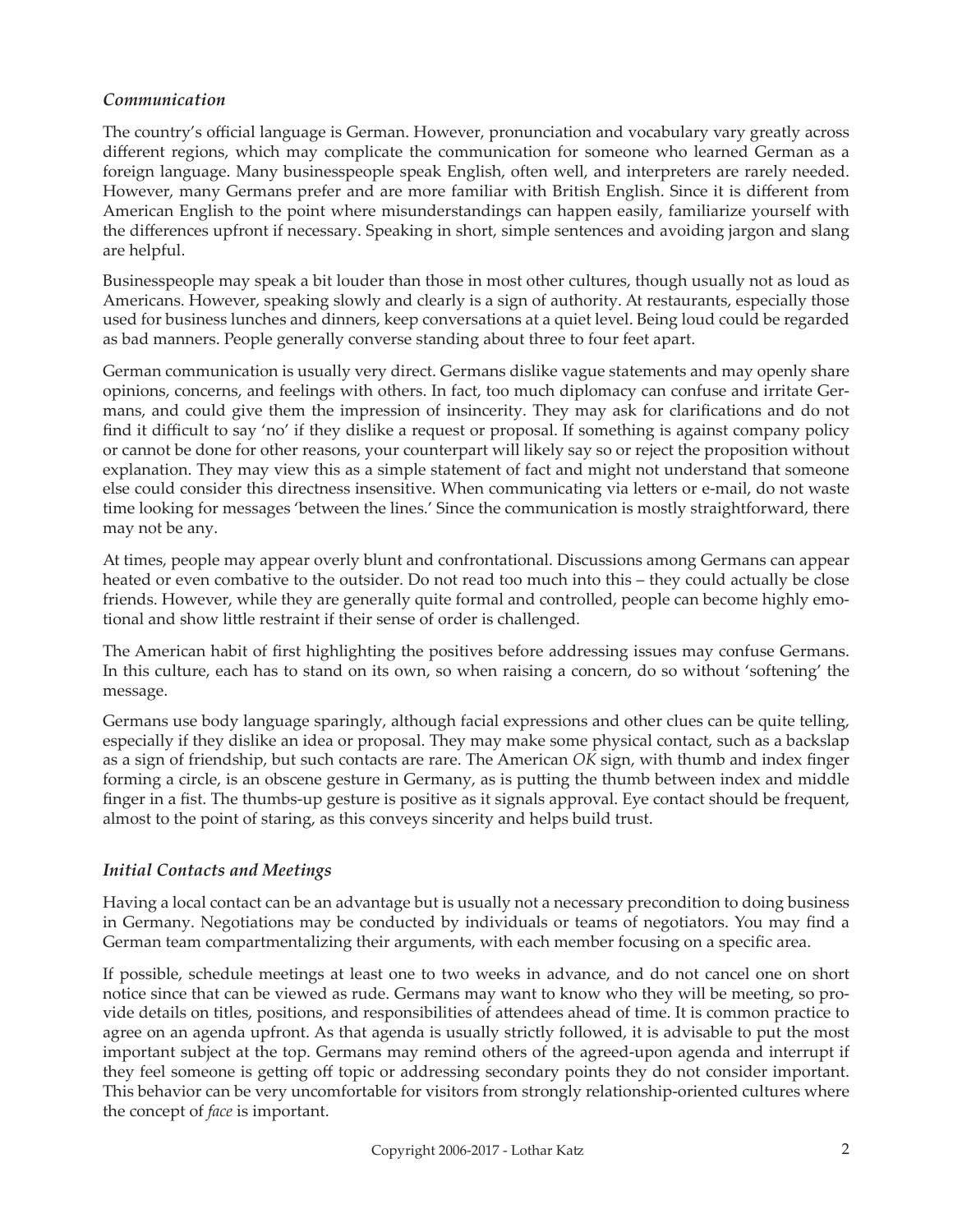If you are unsure about company style and procedures when preparing for a meeting, do not hesitate to ask your German counterparts in private what to expect. Doing so will not leave them in any uncomfortable position. If anything, this person may take your question as a sign that you are making a serious effort to respect German habits and will not hesitate to give you advice.

At any meeting, whether business or social, it is strongly advisable to be very punctual. The German term for being late, 'zu spät,' translates into 'too late' in English. Being more than 10 to 15 minutes late without having a valid and plausible excuse can be a serious offense.

Names are usually given in the order of first name, family name. Note that Southern Germans may state their names in the opposite order, which can be confusing. Some Germans have two first names, often with a hyphen between them. In any case, use *Mr./Ms.* or *Herr/Frau* plus the family name to address someone. If a person has an academic title, such as *Doktor* or *Professor*, it is important to use it in addition, followed by the family name, as in 'Herr Doktor Meier.' Including professional titles as well, such as in 'Herr Direktor Doktor,' is now considered old-fashioned. Only close friends call each other by their first names. You may never get to that point in a business relationship, although it is becoming more common among young people. Introduce and greet high-ranking and senior people first. If possible, wait to be introduced rather than doing it yourself. Introductions are accompanied by firm handshakes. Men should wait for women to initiate handshakes.

The exchange of business cards is an essential step when meeting someone for the first time, so bring more than you need. Most businesspeople in Germany read English, so there is no need to have your card translated. However, it will be appreciated if you do. Show advanced degrees on your card and make sure that it clearly states your professional title, especially if you have the seniority to make decisions. When presenting your card, smile and keep eye contact, then take a few moments to look at the card you received. Next, place it on the table in front of you.

Meetings may start with little or no small talk. Most of the interactions will focus on business topics. People appreciate a sense of humor, but be very careful not to overdo it. One's private life is not a subject for discussion around meetings. Business is a serious matter in Germany.

Most meetings are quite formal. While the primary purpose of the first meeting is to become acquainted, the discussion will quickly focus on technical aspects of the business. It is vital to come well prepared as Germans hate wasting time. They may launch into what could feel like an academic oral examination, with many hard-and-fast questions. While this can be very uncomfortable for the foreign visitor, a high intensity of such questioning signals that the German side is seriously interested. Before they feel they can make any commitments, they seek to understand risks and eliminate uncertainties, so it is in your best interest to play along.

Presentation materials should be attractive, with good and clear visuals, but not too flashy. Keep your presentation succinct and methodically thought out, but make sure it includes all details your counterparts may consider important. Since Germans value directness, be straightforward about both positive and negative aspects of your proposal. Germans are generally suspicious of hype and exaggerations and may respond negatively to an aggressive sales approach that might be effective in the United States. Throughout the meeting, remain positive even if your audience seems overly critical. Germans often look for deficiencies in your products or services and may openly draw your attention to them. This does not mean that they do not like what you are presenting. Know your topic well, and use logical arguments and concrete examples to back up your proposals. At the end of a presentation, Germans sometimes signal their approval by rapping their knuckles on the tabletop instead of applauding. Other indicators of sincere interest include in-depth technical discussions and requests for further technical information.

Having your English-language handout materials translated is not required but will be appreciated. Germans are not easily impressed by high-gloss brochures and catchy slogans. Informational brochures should be serious in tone, providing a substantial amount of technical data and other hard facts. Your products are expected to conform exactly to the descriptions given.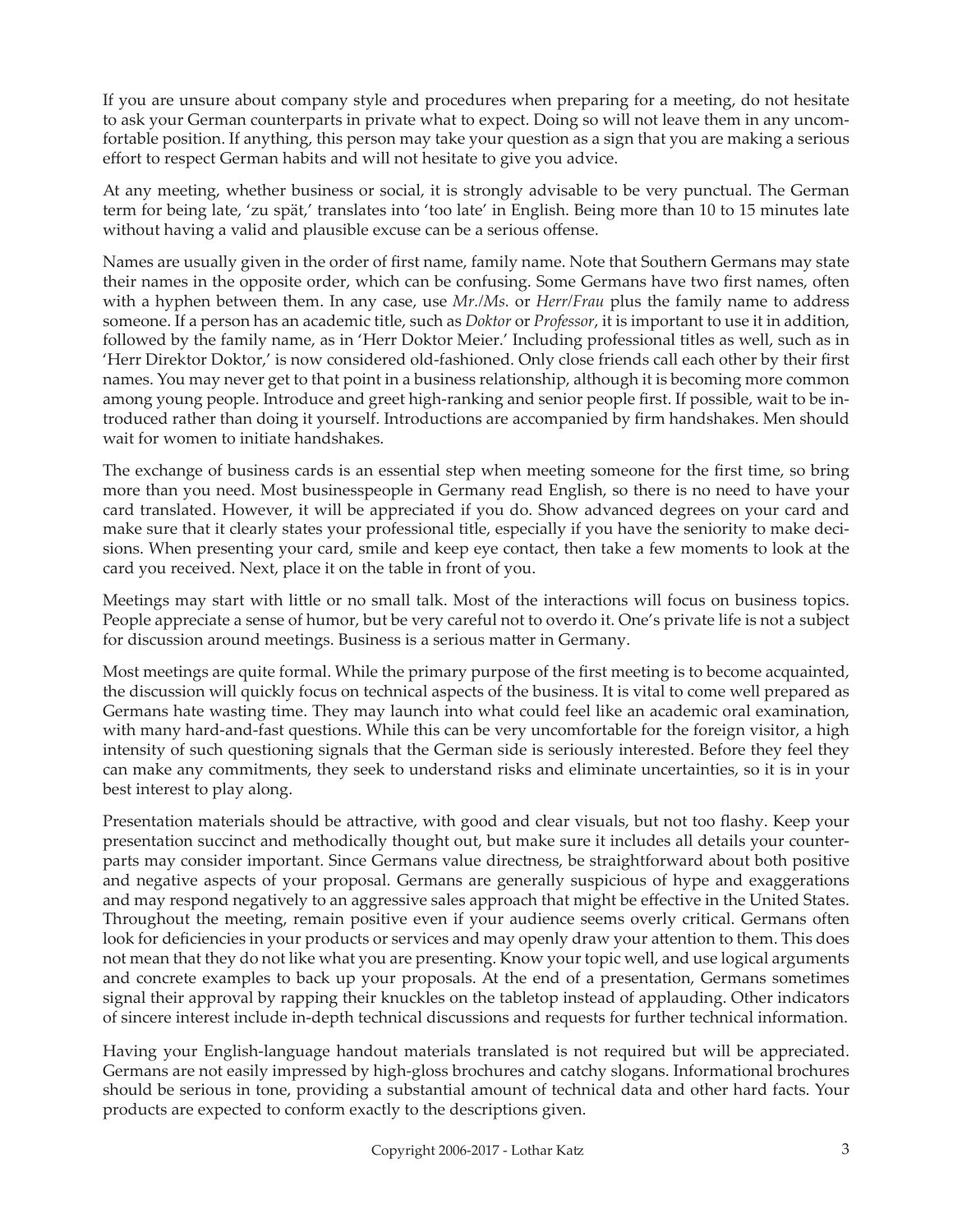#### *Negotiation*

**Attitudes and Styles –** To Germans, negotiating is usually a joint problem-solving process. While the buyer is in a superior position, both sides in a business deal own the responsibility to reach agreement. They may focus equally on near-term and long-term benefits. The primary negotiation style is cooperative, but people may be unwilling to agree with compromises unless it is their only option to keep the negotiation from getting stuck. Since Germans believe in the concept of win-win, they expect you to reciprocate their respect and trust. It is strongly advisable to avoid open confrontation and to remain calm, friendly, patient, and persistent.

Should a dispute arise at any stage of a negotiation, you may be able to reach resolution by focusing on logical arguments and additional data. Try to find some common ground with your counterparts. At times, apologies may help make Germans more conciliatory.

**Sharing of Information –** German negotiators could spend considerable time gathering information and discussing details before the bargaining stage of a negotiation begins. They may ask numerous questions to obtain additional information. They will not take it negatively if you ask about sensitive details, even if they may not want to answer, though they usually share at least some of their information. While it can be counterproductive to appear as if you are hiding facts from your German counterparts, they will be accepting if you state openly that you do not want to share certain information.

**Pace of Negotiation – Expect negotiations to be slow. The methodical and carefully planned approach** Germans use in preparing for the negotiation and gathering information takes considerable time, as does the effort needed to work out details of an agreement. Remain patient, control your emotions, and accept the inevitable delays.

Germans generally prefer a monochronic work style. They are used to pursuing actions and goals systematically, and they dislike interruptions or digressions. When negotiating, they often work their way down a list of objectives in sequential order, bargaining for each item separately, and may be unwilling to revisit aspects that have already been agreed upon. They can get highly agitated or even emotional if a more polychronic counterpart challenges this approach, which they view as systematic and effective. This rigid style can be difficult to tolerate for negotiators from highly polychronic cultures, such as most Asians, Arabs, some Southern Europeans, or most Latin Americans, who could view it as closed-minded and overly restrictive. In any case, do not show irritation or anger when encountering this behavior. Instead, be willing to bargain over some items individually. Otherwise, clearly indicate that your agreement is conditional and contingent on other items.

**Bargaining –** Most Germans are not fond of bargaining and strongly dislike haggling. Many of them do not appreciate aggressive sales techniques and view negotiations as a 'necessary evil' rather than a process to enjoy. Although the bargaining stage of a negotiation can be extensive, prices rarely move by more than 15 to 25 percent between initial offers and final agreement. Businesspeople in this country do not make concessions easily.

Although Germans generally prefer a straightforward negotiation style, they also use deceptive techniques, such as telling lies, sending fake non-verbal messages, pretending to be disinterested in the whole deal or in single concessions, misrepresenting an item's value, or making false demands and concessions. Do not take such tactics personally and refrain from lying at or grossly misleading your counterparts, as doing so could damage business relationships. Carefully orchestrated, 'good cop, bad cop' can be an effective tactic to use in your own negotiation approach. Germans may claim limited authority, stating that they have to ask for their manager's approval. More often than not, this will be the truth.

Negotiators in the country may use pressure techniques that include opening with their best offer or showing intransigence. When using similar tactics yourself, clearly explain your offer and avoid being overly aggressive. Germans could make final offers quite early in the bargaining process; while this is not common practice, they could actually be serious. Periods of silence in conversations are normal and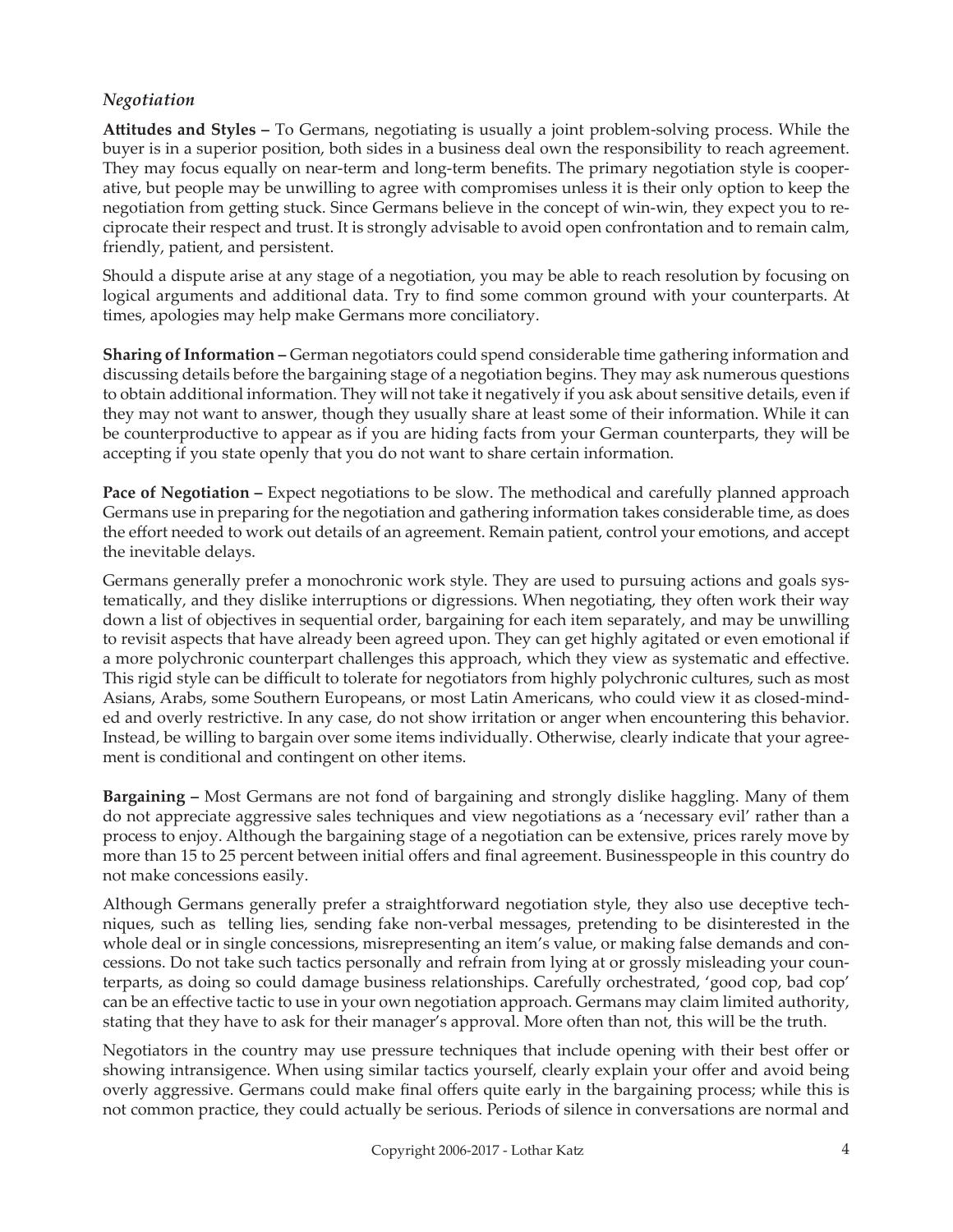may not represent an attempt to use it as a negotiation technique. Be careful when using pressure tactics such as applying time pressure, making expiring offers, or nibbling. Your counterparts could consider these inappropriate unless they are strongly interested in your offer and clearly understand the rationale behind the approach. Otherwise, while the negotiation is not necessarily over, it may become less constructive.

While German negotiators may occasionally appear aggressive, they rarely view it this way themselves and usually do not employ such behavior for tactical reasons. They will not shy away from open confrontation if challenged, though. Attempts to gain advantages by being aggressive with a large German company will likely work against you. Threats and warnings, openly displayed anger, or walkouts may be used to some degree, but they are normally based upon calculated negotiation strategies rather than aggressive attitudes. Extreme openings are viewed as inappropriate and may upset your German counterparts. It is best to open with an offer that is already in the ballpark of what you really expect.

Emotional negotiation techniques, such as attitudinal bargaining, attempting to make you feel guilty, or grimacing, may occasionally be employed. It is best to remain calm. Appeals to personal relationships are rare. Germans often employ defensive tactics such as blocking, asking probing or very direct questions, or keeping an inflexible position.

Opening with written offers and Introducing written terms and conditions can be effective as doing so allows for proper preparation and could help shorten the bargaining process. Your German counterparts will likely find both benefits desirable.

Corruption and bribery are very rare in Germany. It is strongly advisable to stay away from giving gifts of significant value or making offers that could be read as bribery.

**Decision Making –** Companies here are often quite hierarchical, even though they initially may not seem that way, and people expect to work within clearly established lines of authority. Nevertheless, Germans do not accept authority as readily as others might assume; in the German view, hierarchies are effective since they help establish order, not because bosses are 'better' than those they manage.

Decision makers are usually senior executives who consider the best interest of the group or organization. They may delegate their authority to lower levels, which is often done in a formal process that includes written approvals. Decisions are often made by consensus of a group of senior managers. It is important to find or create opportunities to directly influence the decision makers rather than only meeting with subordinates. Because decision making is a methodical process that is conducted with great diligence and precision, it takes much time and requires patience. Once a decision has been made, it is extremely difficult to change.

When making decisions, businesspeople may apply universal principles rather than considering the specific situation. They often dislike 'making exceptions,' even when arguments speak in favor of doing so. Personal feelings and experiences are considered irrelevant in business negotiations, so people focus on empirical evidence, logical arguments, and objective facts. Germans are often uneasy with change and reluctant to take risks. If you expect them to support a risky decision, you may need to find ways for them to become comfortable with it first, for instance by explaining contingency plans, outlining areas of additional support, or by offering guarantees and warranties.

# *Agreements and Contracts*

Capturing and exchanging meeting summaries can be an effective way to verify understanding and commitments. Oral agreements and statements of intent may already be legally binding and are usually dependable, though they do not substitute for written contracts. Actions that have been agreed upon are usually implemented immediately, even if a final contract is still pending.

Know that German law makes offers binding unless otherwise noted. It is best to mark your offers with 'good until …' or to add a 'subject to change' clause.